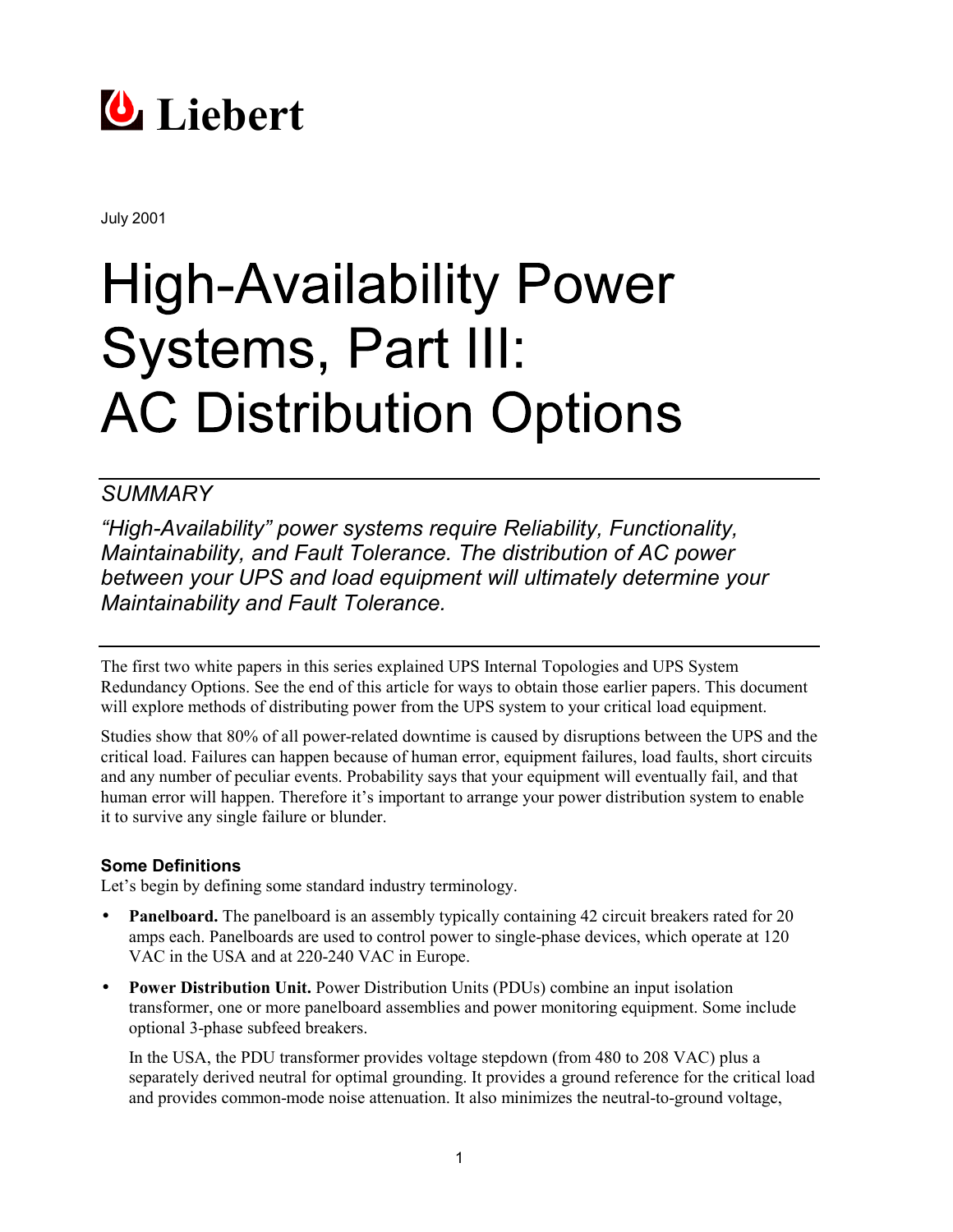reduces neutral current, reduces wiring costs (by enabling 3-wire instead of 4-wire connections between UPS and PDU) and allows for local voltage adjustment by the voltage-compensation taps.

In Europe, the PDU transformer isn't required for voltage stepdown, but it does have all the other advantages explained above.

• **Remote Distribution Cabinet.** The Remote Distribution Cabinet (RDC) contains 4 panelboard assemblies and power monitoring equipment in a small-footprint enclosure. A typical RDC is designed to fit the dimensions of a standard raised-floor tile (24 by 24 inches in the USA). The RDC does not contain an input isolation transformer, and typically receives power from a subfeed breaker in the PDU. RDCs can be configured as single input (all panelboards fed from the same source), dual input (fed from independent sources) or quad input.

The RDC is typically mounted at the end or in the middle of a row of server racks, as shown in Figure 1.



*Figure 1. Typical RDC locations*

- **Static Transfer Switch.** The Static Transfer Switch (STS) can transfer 3-phase loads between UPS sources within a quarter of an electrical cycle (4 milliseconds). These break-before-make transfers are quick enough to prevent disruption of the load. Transfers can be initiated by the operator (for scheduled maintenance) or by the STS itself (if a UPS source goes out of spec).
- **Point- of-Use Transfer Switch.** The Liebert SmartSwitch™ will transfer up to 60 amps of singlephase loads between different power sources. The SmartSwitch is typically dedicated to a specific server rack or cabinet, and can be mounted in the rack or under the raised floor. SmartSwitches typically supply power to plug strips inside the rack or cabinet. Unlike the STS, which uses Silicon Controlled Rectifiers (SCRs) as transfer devices, the SmartSwitch uses relays.

Armed with these tools, we can create power distribution solutions that give us optimum maintainability and fault tolerance.

# **Simplest Example: Servers with Dual Power Cords**

The easiest system to design is one where all the servers have dual power cords and are completely functional on either cord. Each cabinet or rack must be supplied with two power feeds, one from each UPS system.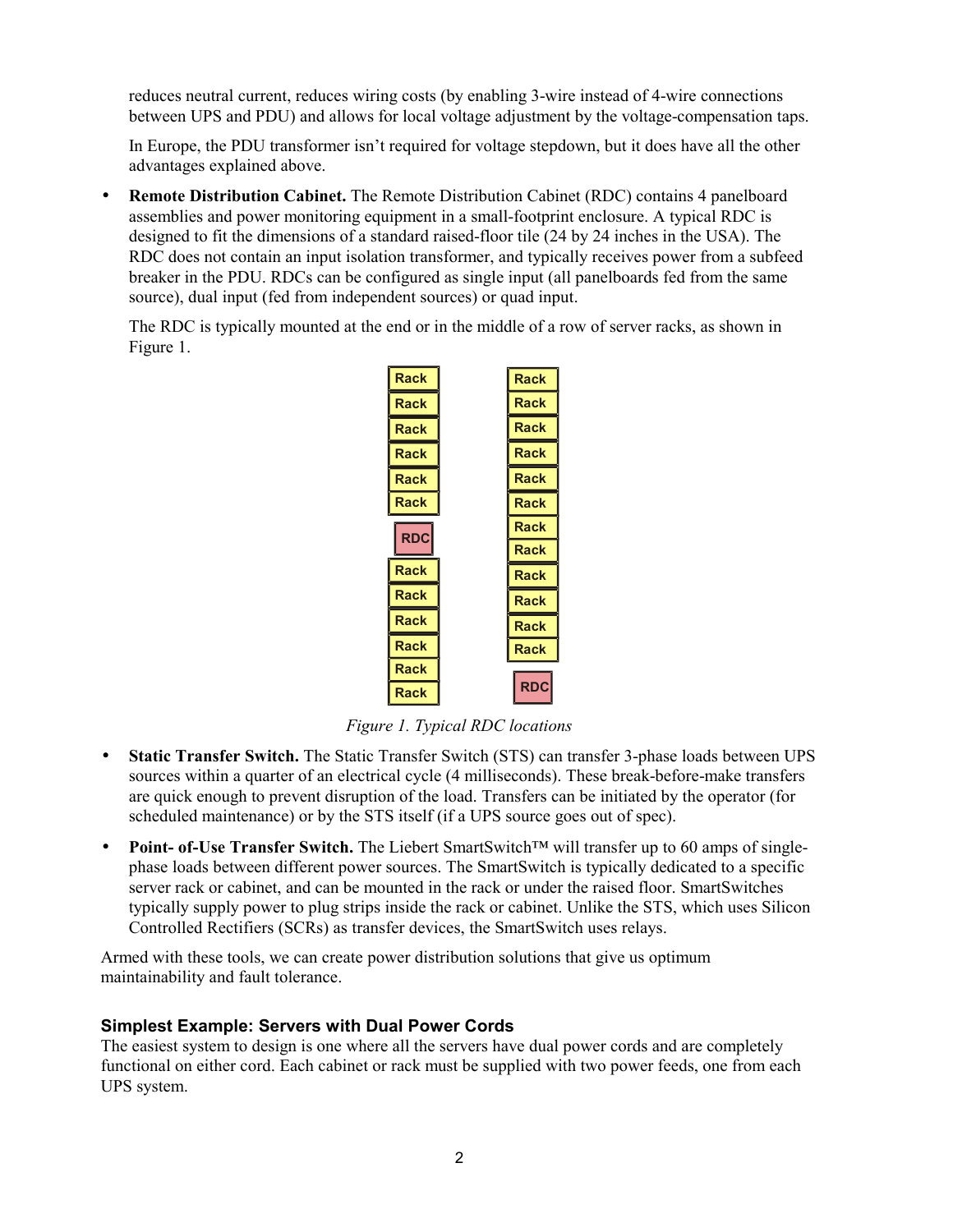Power flow can be simple and direct, from the UPS through the PDU to the load equipment. For densely populated server farms, it is helpful to use Remote Distribution Cabinets between the PDUs and servers, to simplify the task of branch circuit wiring.

No transfer switches are required for redundancy or maintainability, but we do recommend Load Bus Synchronization (LBS) in case single-cord loads must be added later. See Figure 2.



*Figure 2. Distributed-Redundant System, all dual-corded loads*

This configuration can achieve continuous availability of conditioned power. Redundancy extends down to the inputs of every load device. Either UPS system (and its associated PDU and RDC) can be completely de-energized for maintenance without affecting the critical load.

# **Single-Cord Loads with Static Transfer Switch**

The pendulum is swinging back toward single-corded loads. The current wave of one-rack-unit-high (1- U) servers is single-corded, since there isn't room inside the case for redundant power supplies. As a result, the power system designer must take other steps to ensure maintainability and fault tolerance.

Pictured below is an example of a system using a Static Transfer Switch (STS) to add redundancy. The STS is fed by two PDU transformers. The output of the STS is fed to various Remote Distribution Cabinets (RDCs), which provide power to the individual racks or cabinets. The LBS unit keeps the output of the two UPS systems in sync so loads can be transferred seamlessly between them.

When it's time to service UPS A and PDU A, the STS can be manually transferred to UPS B and its PDU. Then UPS A and its PDU can be completely de-energized for maintenance. The process can then be reversed to service UPS B. In addition, the STS will automatically transfer between UPS systems should one of them fail. The drawback to this configuration is that redundancy stops at the input of the STS; everything downstream of the STS is a single point of failure.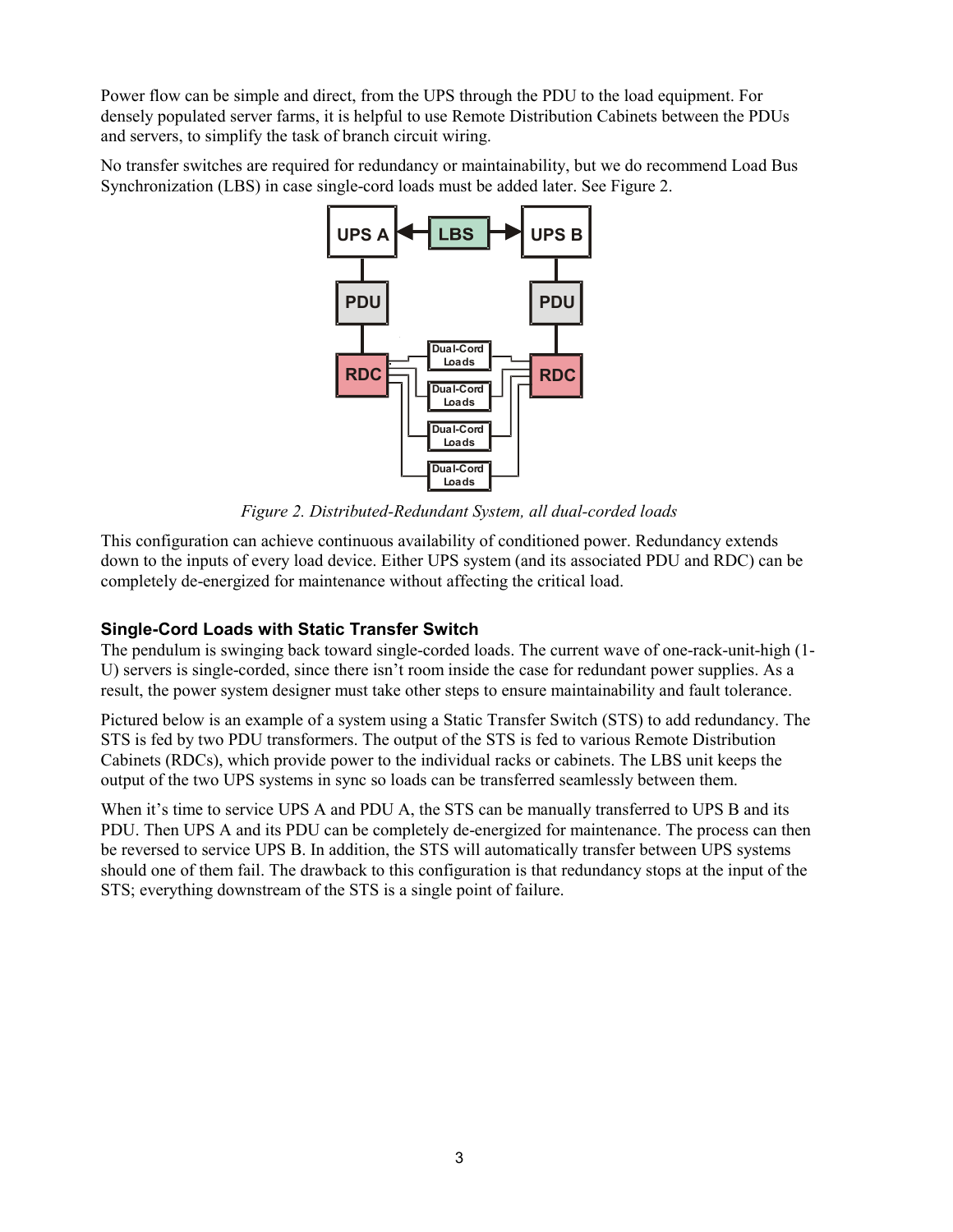![](_page_3_Figure_0.jpeg)

*Figure 3. Single-corded loads with STS*

# **Single-Cord Loads with Point-of-Use Transfer Switches**

One method of bringing redundancy closer to the load equipment is to provide SmartSwitches dedicated to individual cabinets. These can be mounted under the raised floor or in the rack with the load equipment. Figure 4, below, illustrates how this can be achieved.

![](_page_3_Figure_4.jpeg)

*Figure 4. Mixed loads with point-of-use transfer switches*

As you can see, the SmartSwitches enable single-cord and dual-cord equipment to co-exist in the same cabinet. Both types of equipment will have redundancy up to their input terminals, for maximum maintainability and fault tolerance.

One advantage of this approach is its flexibility. The system designer can plan the wiring as if all the loads are dual-corded, and bring dual power feeds to each cabinet. Dual-cord loads can drop right in, when they're available. Individual cabinets requiring single-cord loads and a SmartSwitch can be outfitted as they're identified, during buildout. This approach will require the LBS functionality, to keep the outputs of the UPS systems in sync.

# **Ultra-High-Availability Solutions**

Some customers prefer to use RDCs in dual-input configurations, with a different STS feeding each input. For these applications, the STSs should be set to use different UPS systems as their preferred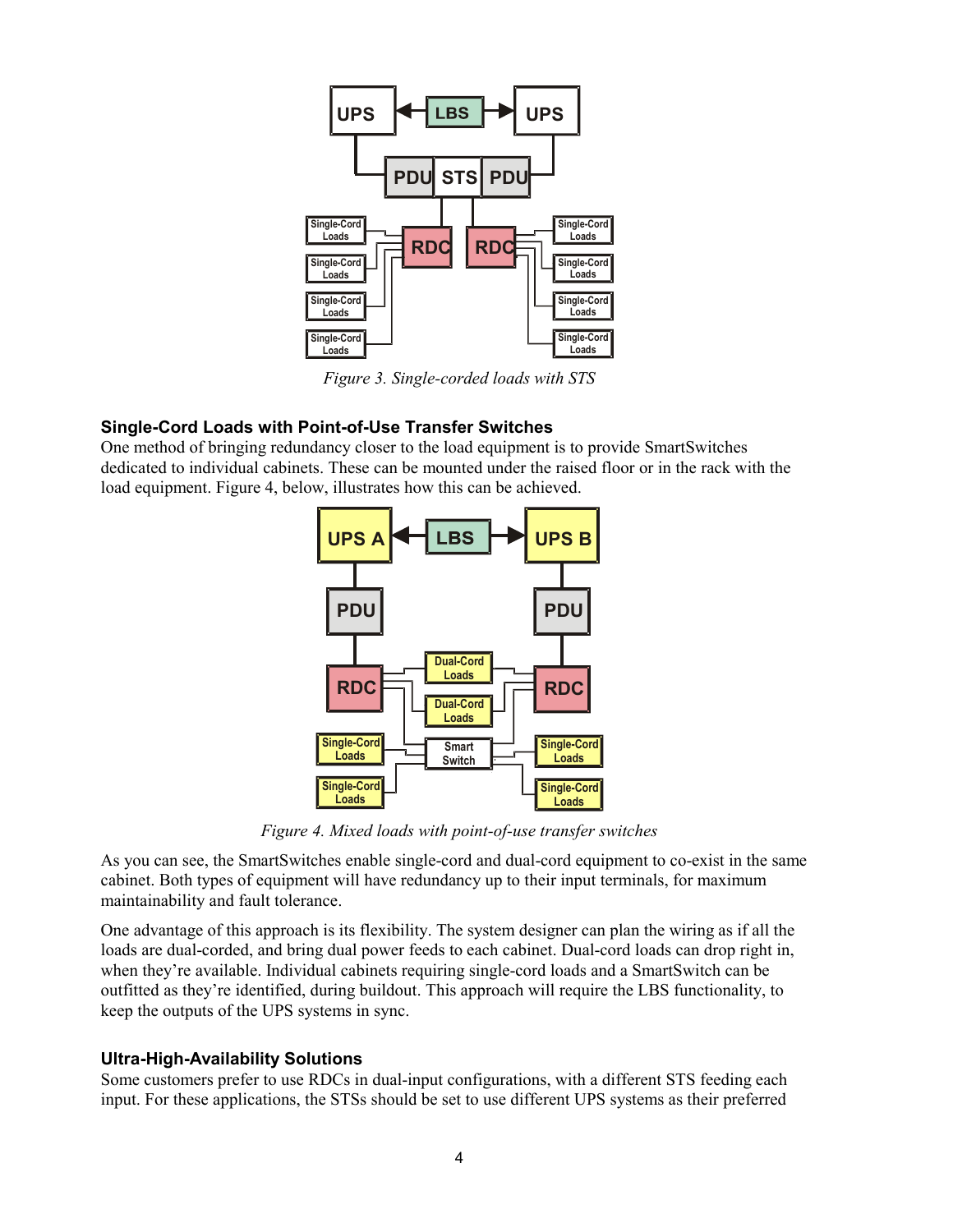sources. This will avoid situations where 100% of the load is on one UPS and 0% on the other, effectively negating the advantages of redundancy.

The RDCs are normally configured with two panelboards facing forward and two facing the back aisle. In the dual-input configuration, the front panelboards will be fed by STS A while the rear panelboards are fed by STS B. This enables a single RDC to provide both the A and B power feeds to its row of cabinets.

This configuration has somewhat higher hardware cost than some others, because of the extra PDU transformers and the additional Static Transfer Switch. However, the entire power system is completely maintainable, down to the input terminals of the load equipment and the SmartSwitches. Please refer to Figure 5, below.

![](_page_4_Figure_3.jpeg)

*Figure 5. Dual-input RDCs in High-Availability configuration*

# **STS Application Note**

For purposes of this paper, the Static Transfer Switch is always shown on the output of a pair of PDU transformers. It is also possible to apply the STS on the input of a single PDU transformer, which is a lower-cost approach. However, this "primary-side" application has performance issues.

The key issue is that PDU transformers have an inrush of magnetizing current whenever they start up. This inrush current can be up to 8 times the amount of steady-state load current. If the voltage coming into the transformer dips briefly (enough to cause the STS to transfer to the other UPS), the transformer may need to re-magnetize as soon as the STS finishes the transfer. For a large UPS system, this might not be an issue. But if several STSs transfer from one UPS to the other at the same time, the inrush current could become an issue.